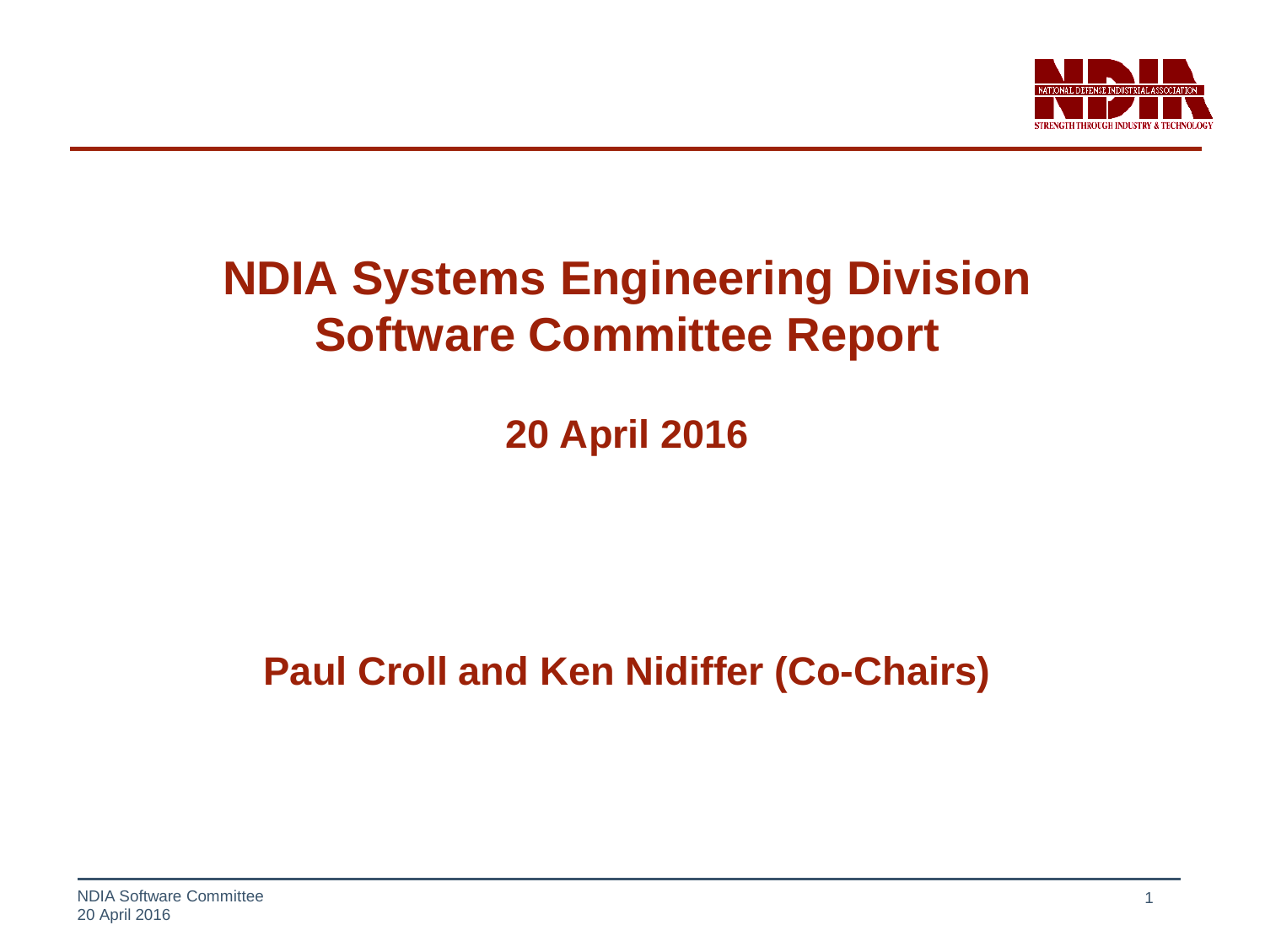## **Overview**



- **Background**
- **Actions Since Last SED Division Meeting**
- **Next Steps**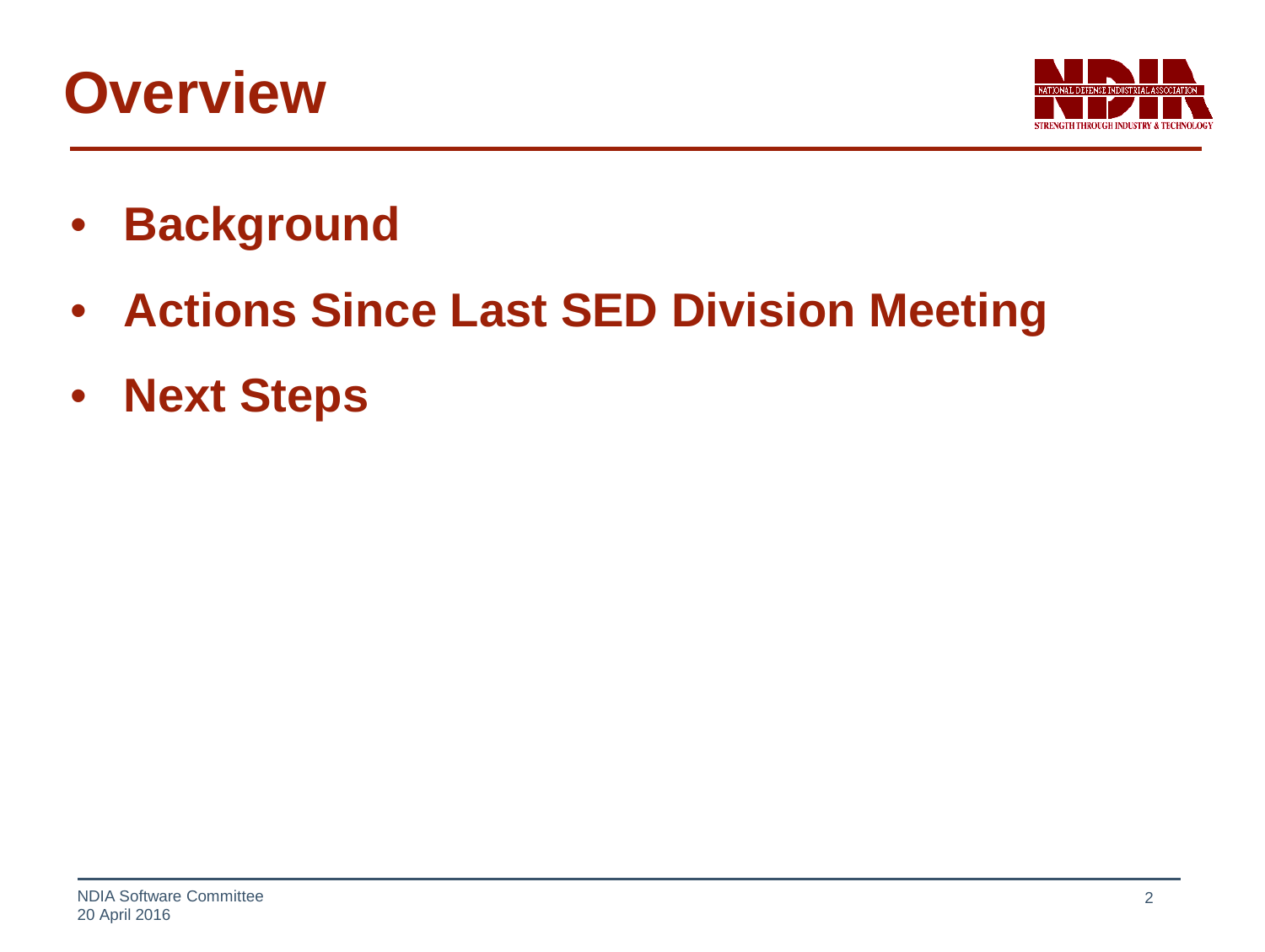



- **DASD/SE requested the NDIA SED Software Committee to provide an industry perspective regarding opportunities for "DASD(SE) to improve the practice of software engineering"**
- **The Committee held several virtual meetings and identified eleven areas for consideration**
- **These areas were then ranked in terms of Payoff and Ease of Implementation**
- **Detailed recommendations were developed for seven opportunities for improvement**
- **Committee members included:**
	- Paul Croll, PR Croll LLC (Chair); JoAn Ferguson, General Dynamics; Gary Hafen, Lockheed Martin (retired); Cheryl McIntyre, Lockheed Martin; Cynthia Molin, Raytheon; Ken Nidiffer (Co-Chair), SEI; Shawn Rahmani, Boeing; Rick Selby, Northrop Grumman; Tim Walden, Lockheed Martin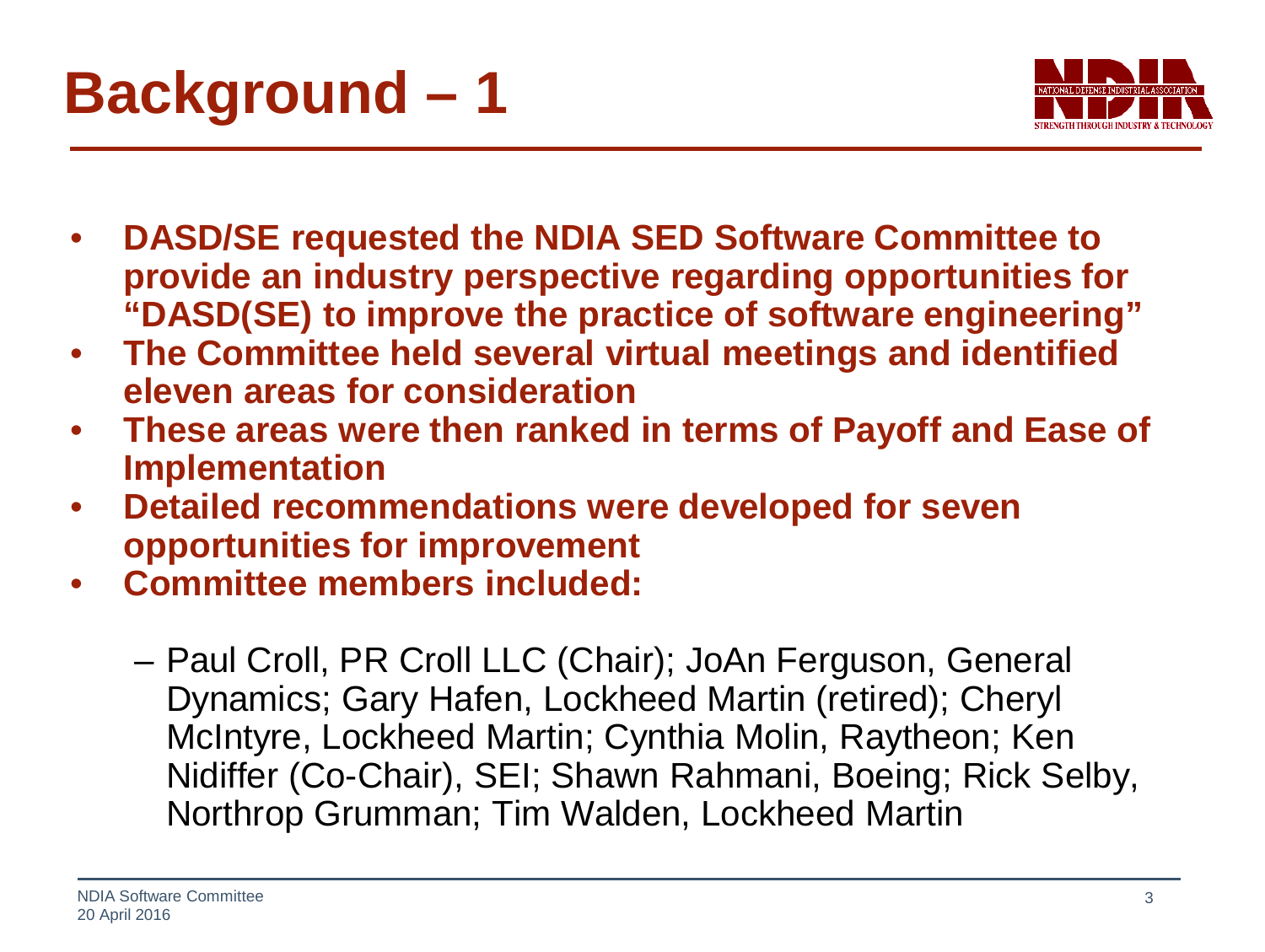**Background – 2**



- **Recommendations for Software Initiatives**
	- 1. Agile/Incremental Software Development
	- 2. Improved Software Estimation and Integration with EVM and Technical Metrics
	- 3. Test Optimization
	- 4. Model Based System Development
	- 5. Requirements Quality (Systems and Software)
	- 6. DoD 5000 Lifecycles: Incorporation of High-Impact Software Enabling Technologies
	- 7. Software Assurance in Acquisition, Development, and Sustainment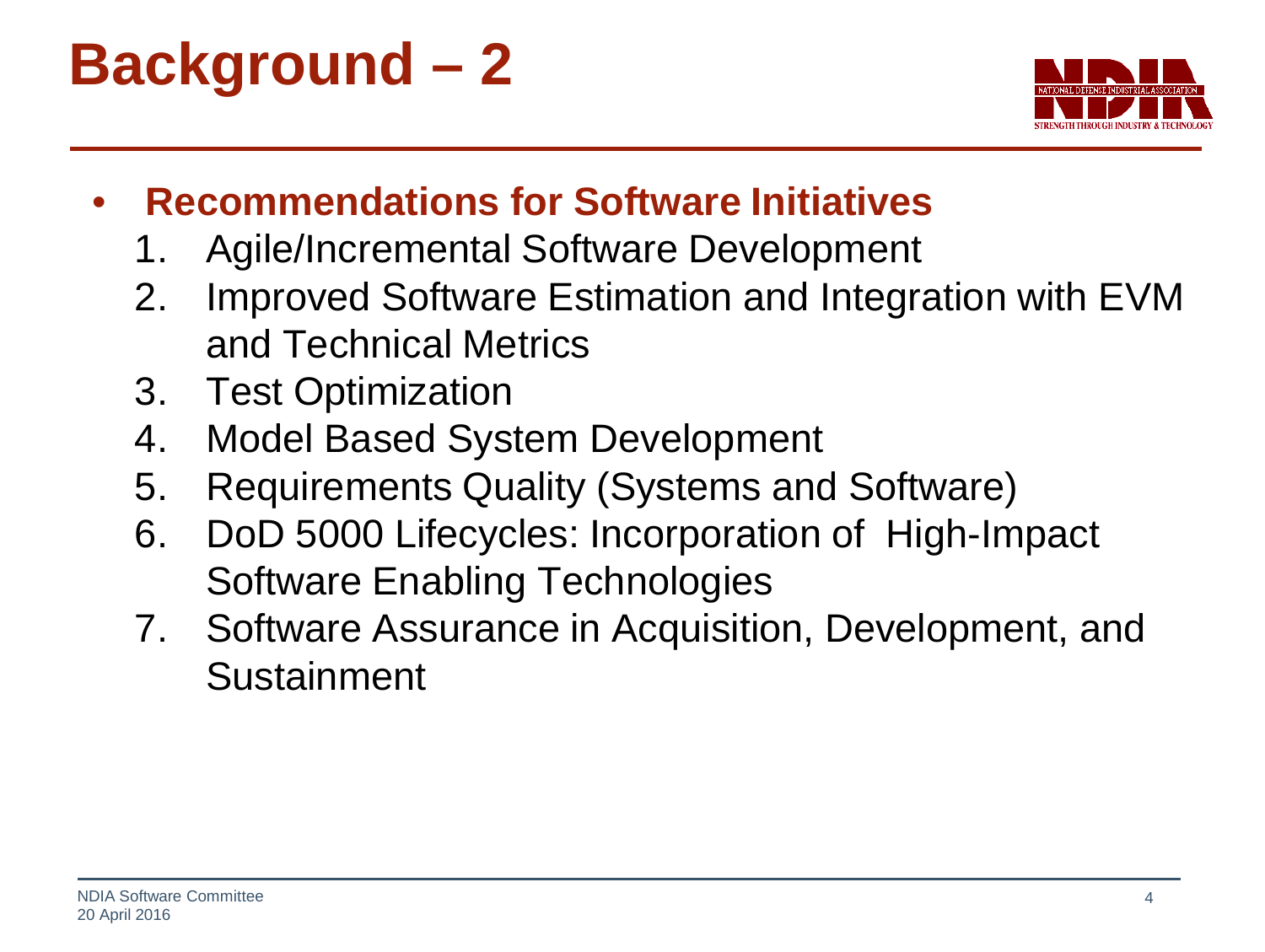## **Actions Since Last SE Division Meeting**



• **The NDIA Software Committee met on April 18 to discuss our approach for supporting the following task:**

#### *Task – Briefed to the SE Division by DASD/SE on 17 Feb 2016*

**The Joint Federated Assurance Center (JFAC) serves as a joint, Department-wide federation of capabilities to support the trusted defense system needs of the Department. Its objective is to ensure security in the software and hardware developed, acquired, maintained, and used by the Department, pursuant to the trusted defense systems strategy of the Department, and supporting policies related to software assurance and supply chain risk management. In addressing the JFAC mission it is critical to baseline DoD's technical, program, and organizational capabilities relating to trusted systems in a consistent manner, and then to identify the gaps in those capabilities today and relative to emerging and future threats and technologies. Such data are essential to inform policy and investment decisions**.

• **The Software Committee agreed to undertake a Software Assurance action to perform baselining and gap analysis in industry, and report the results to DASD/SE with recommendations for remediation where appropriate***.*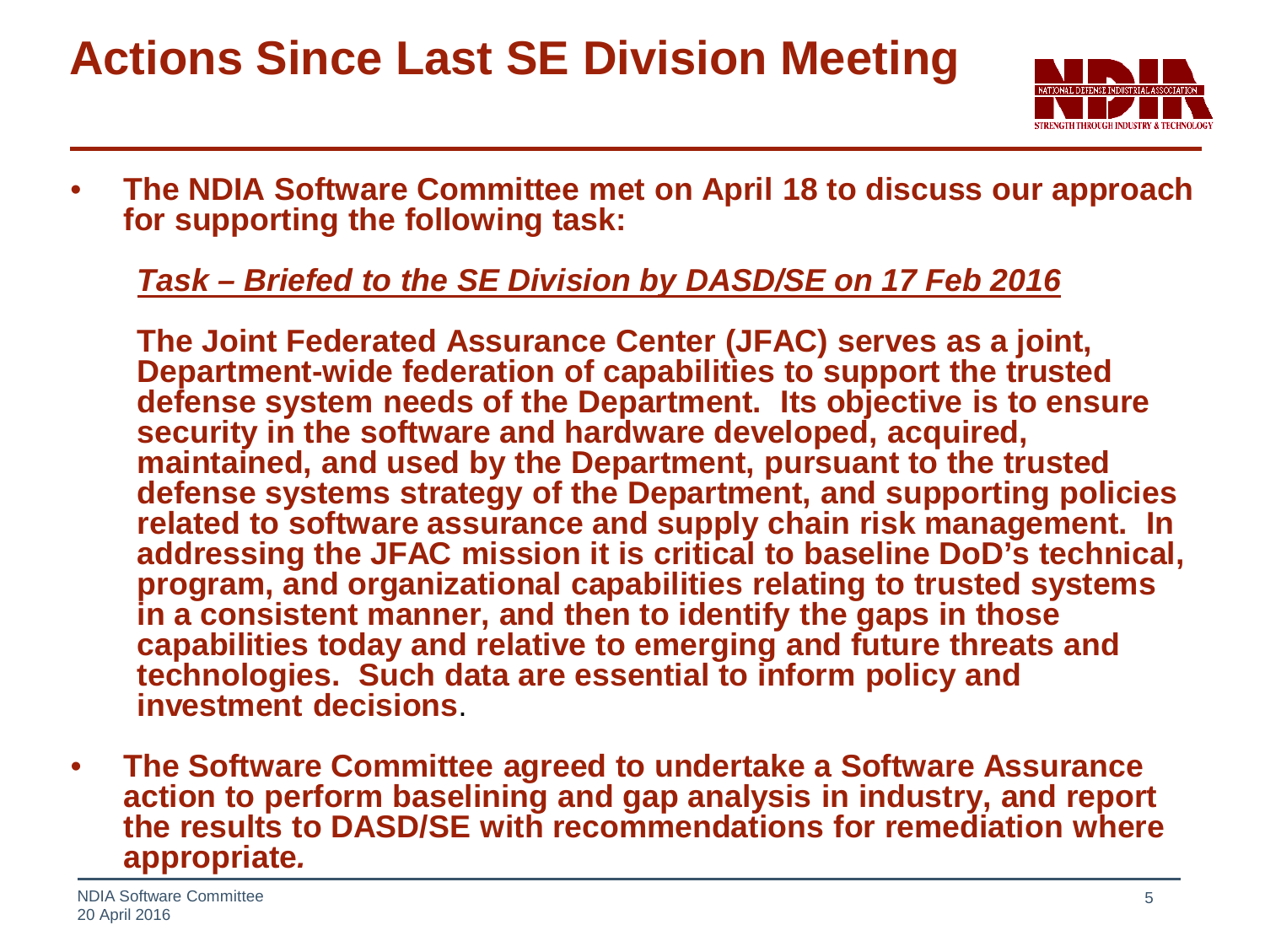



- **We are developing a strategy to provide a framework for benchmarking industry processes, techniques, tools, architecture and design strategies, and decision-making rules for software assurance, at each stage of the full life cycle**
- **We have DASD/SE agreement that this is a worthwhile effort to undertake, and now need to begin fleshing out the details and recruiting additional industry participants**